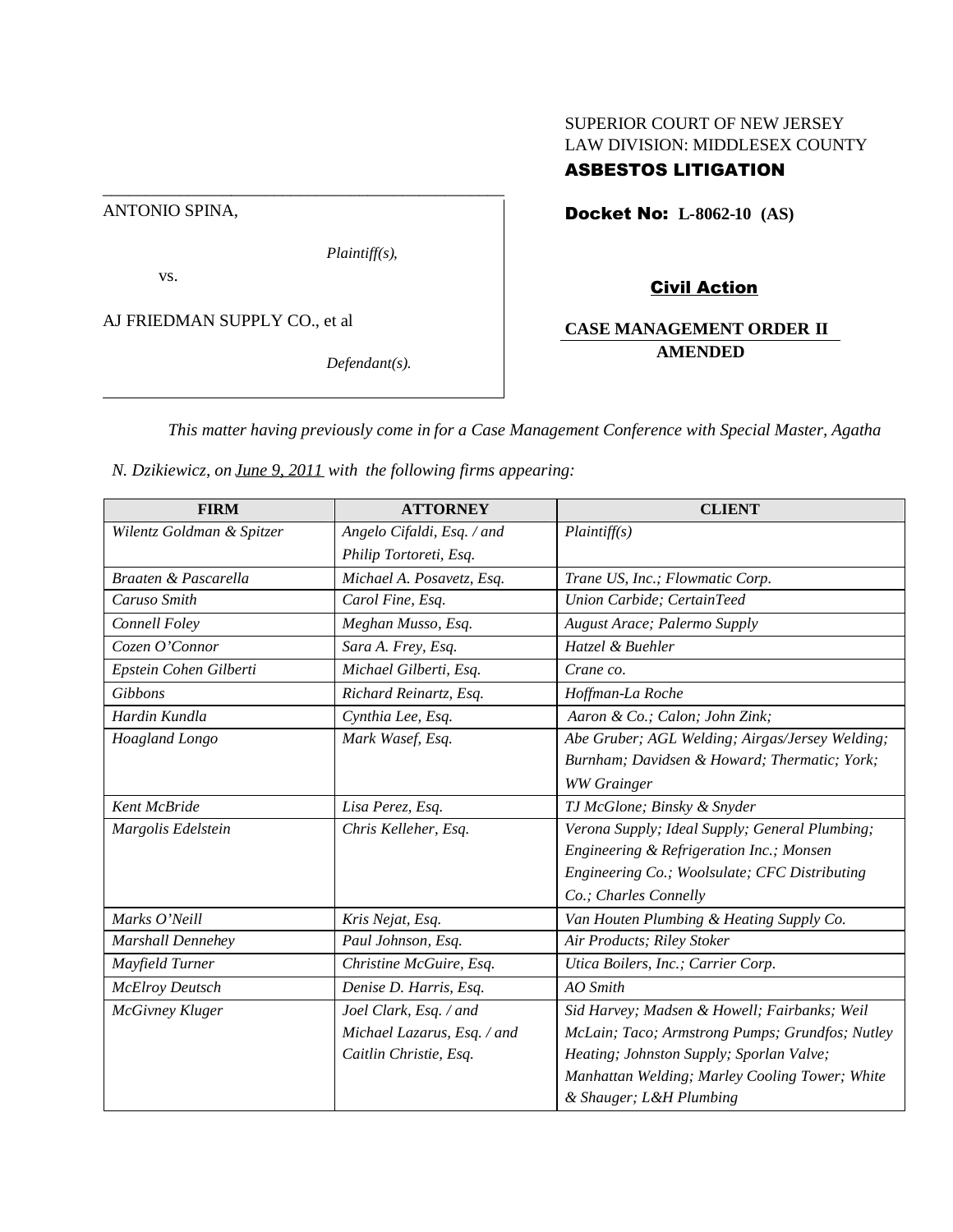| Nelson Levine       | Jeannie Park, Eqs.        | $Zv-Tech$                                            |
|---------------------|---------------------------|------------------------------------------------------|
| O'Toole Fernandez   | Charles Savoth, Esq.      | Dana; Sanders; National Combustion; James            |
|                     |                           | Plumbing; Central Engineering; Peerless Ind.         |
| Reilly Janiczek     | Colin Scanlon, Esq.       | ITT; Cleaver Brooks; Hilco Inc. (individually and as |
|                     |                           | successor to Universal Supply Group, Inc.)           |
| Segal McCambridge   | Kevin Turbert, Esq.       | <i>Victaulis</i>                                     |
| Speziali Greenwald  | Joanne Hawkins, Esq.      | <b>Foster Wheeler</b>                                |
| Tierrney Law Office | Todd Arno, Esq.           | AJ Friedman Supply Co., Inc.                         |
| Weiner Lesniak      | Helen Griff Chalier, Esq. | Robert A. Keasbey                                    |
| Wilbraham Lawler    | Tonya M. Harris, Esq.     | Dunphey Smith                                        |
| Wilson Elser        | Joseph A. Gallo, Esq.     | Ductmate                                             |

IT IS on this  $3^{\text{rd}}$  day of **JANUARY, 2012** Case Management Order II is hereby

## **AMENDED** as follows:

Counsel receiving this Order through computerized electronic medium (E-Mail) shall be deemed by the court to have received a copy of the filed original court document. Any document served pursuant to this Order shall be deemed to be served by mail pursuant to *R*.1:5-2.

# **DISCOVERY**

| March 5, 2012  | Plaintiff shall serve answers to wrongful death interrogatories by this date.                                                                                                                               |
|----------------|-------------------------------------------------------------------------------------------------------------------------------------------------------------------------------------------------------------|
| March 15, 2012 | Defendants shall serve answers to standard interrogatories by this date.                                                                                                                                    |
| April 5, 2012  | Plaintiff shall propound supplemental interrogatories and document requests by<br>this date.                                                                                                                |
| May 7, 2012    | Defendants shall serve answers to supplemental interrogatories and document<br>requests by this date.                                                                                                       |
| April 5, 2012  | Defendants shall propound supplemental interrogatories and document requests<br>by this date.                                                                                                               |
| May 7, 2012    | Plaintiff shall serve answers to supplemental interrogatories and document<br>requests by this date.                                                                                                        |
| July 13, 2012  | Fact discovery, including depositions, shall be completed by this date. Plaintiff's<br>counsel shall contact the Special Master within one week of this deadline if all<br>fact discovery is not completed. |
| July 13, 2012  | Depositions of corporate representatives shall be completed by this date.                                                                                                                                   |

 $\mathcal{L}_\mathcal{L} = \{ \mathcal{L}_\mathcal{L} = \{ \mathcal{L}_\mathcal{L} = \{ \mathcal{L}_\mathcal{L} = \{ \mathcal{L}_\mathcal{L} = \{ \mathcal{L}_\mathcal{L} = \{ \mathcal{L}_\mathcal{L} = \{ \mathcal{L}_\mathcal{L} = \{ \mathcal{L}_\mathcal{L} = \{ \mathcal{L}_\mathcal{L} = \{ \mathcal{L}_\mathcal{L} = \{ \mathcal{L}_\mathcal{L} = \{ \mathcal{L}_\mathcal{L} = \{ \mathcal{L}_\mathcal{L} = \{ \mathcal{L}_\mathcal{$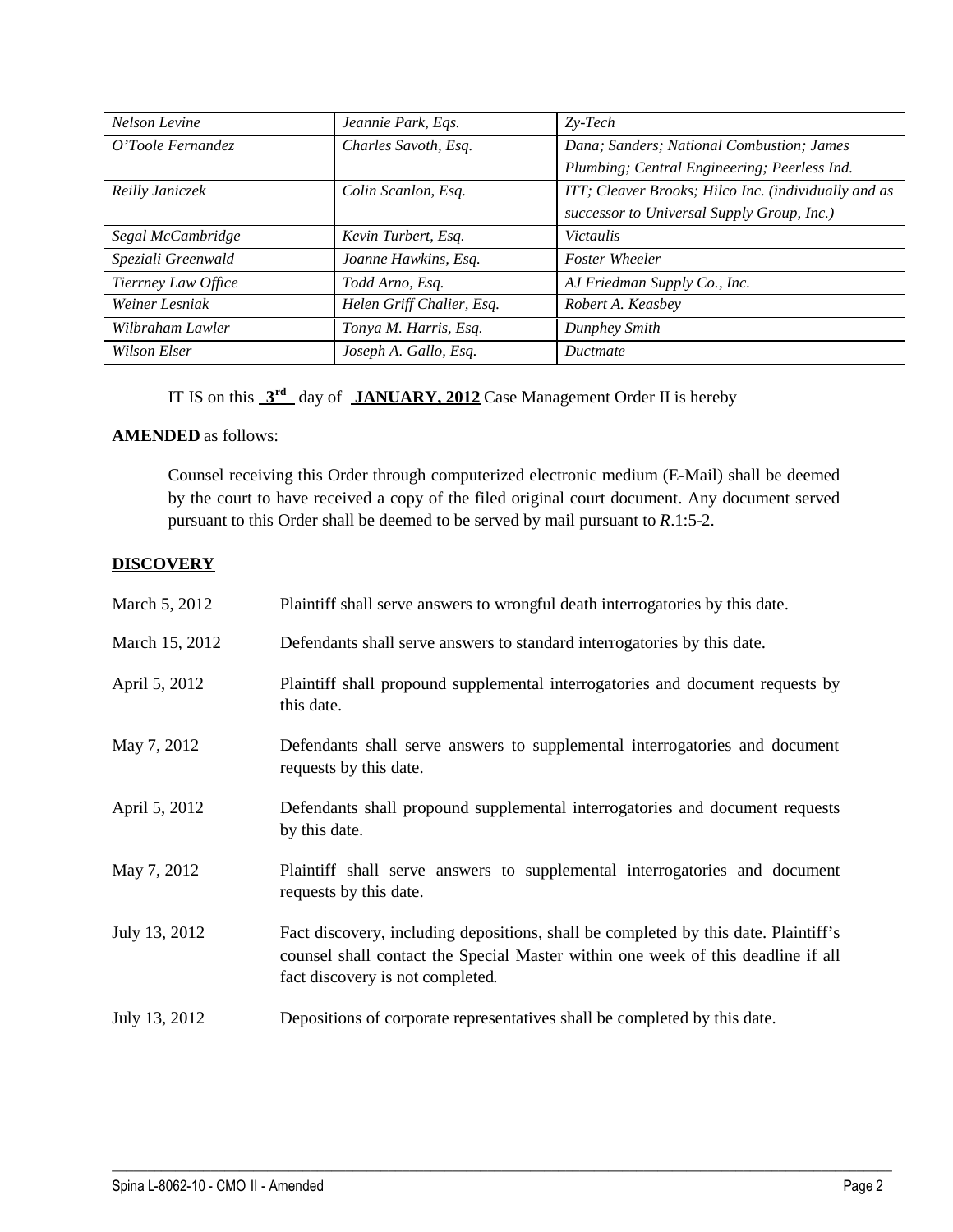### **SUMMARY JUDGMENT MOTION PRACTICE**

- August 31, 2012 Summary judgment motions limited to product identification issues shall be filed no later than this date.
- September 28, 2012 Last return date for product identification summary judgment motions.

#### **POST SUMMARY JUDGMENT SETTLEMENT CONFERENCE**

- March 1, 2012 The settlement conference previously scheduled on this date is **CANCELLED.**
- October 30, 2012 @ 10:00am Settlement conference. All defense counsel shall appear with authority to negotiate settlement and have a representative authorized to negotiate settlement available by phone. Any request to be excused from the settlement conference shall be made to the Special Master no later than 4:00pm of the day prior to the conference. *Case Management Conference to follow, if necessary***.**

#### **MEDICAL DEFENSE**

- March 5, 2012 Plaintiff shall serve executed medical authorizations by this date.
- April 5, 2012 Any defendant wishing to present a medical defense shall advise all counsel of its intention by entering a Notice of Appearance of Defense Medical Counsel by this date. Any defendant who does not file such an appearance by this date may be foreclosed from asserting a medical defense.
- November 7, 2012 Plaintiff shall serve additional medical expert reports by this date.
- November 7, 2012 Plaintiff is to arrange for the transfer of pathology specimens and x-rays, if any, by this date.

January 7, 2013 Defendants shall identify its medical experts and serve medical expert reports, if any, by this date.

### **LIABILITY EXPERT REPORTS**

- October 31, 2012 Plaintiff shall identify its liability experts and serve liability expert reports or a certified expert statement by this date or waive any opportunity to rely on liability expert testimony.
- November 30, 2012 Defendants shall identify its liability experts and serve liability expert reports, if any, by this date or waive any opportunity to rely on liability expert testimony.
- December 28, 2012 Plaintiff shall identify its rebuttal liability experts and serve rebuttal liability expert reports, if any, by this date.

 $\mathcal{L}_\mathcal{L} = \{ \mathcal{L}_\mathcal{L} = \{ \mathcal{L}_\mathcal{L} = \{ \mathcal{L}_\mathcal{L} = \{ \mathcal{L}_\mathcal{L} = \{ \mathcal{L}_\mathcal{L} = \{ \mathcal{L}_\mathcal{L} = \{ \mathcal{L}_\mathcal{L} = \{ \mathcal{L}_\mathcal{L} = \{ \mathcal{L}_\mathcal{L} = \{ \mathcal{L}_\mathcal{L} = \{ \mathcal{L}_\mathcal{L} = \{ \mathcal{L}_\mathcal{L} = \{ \mathcal{L}_\mathcal{L} = \{ \mathcal{L}_\mathcal{$